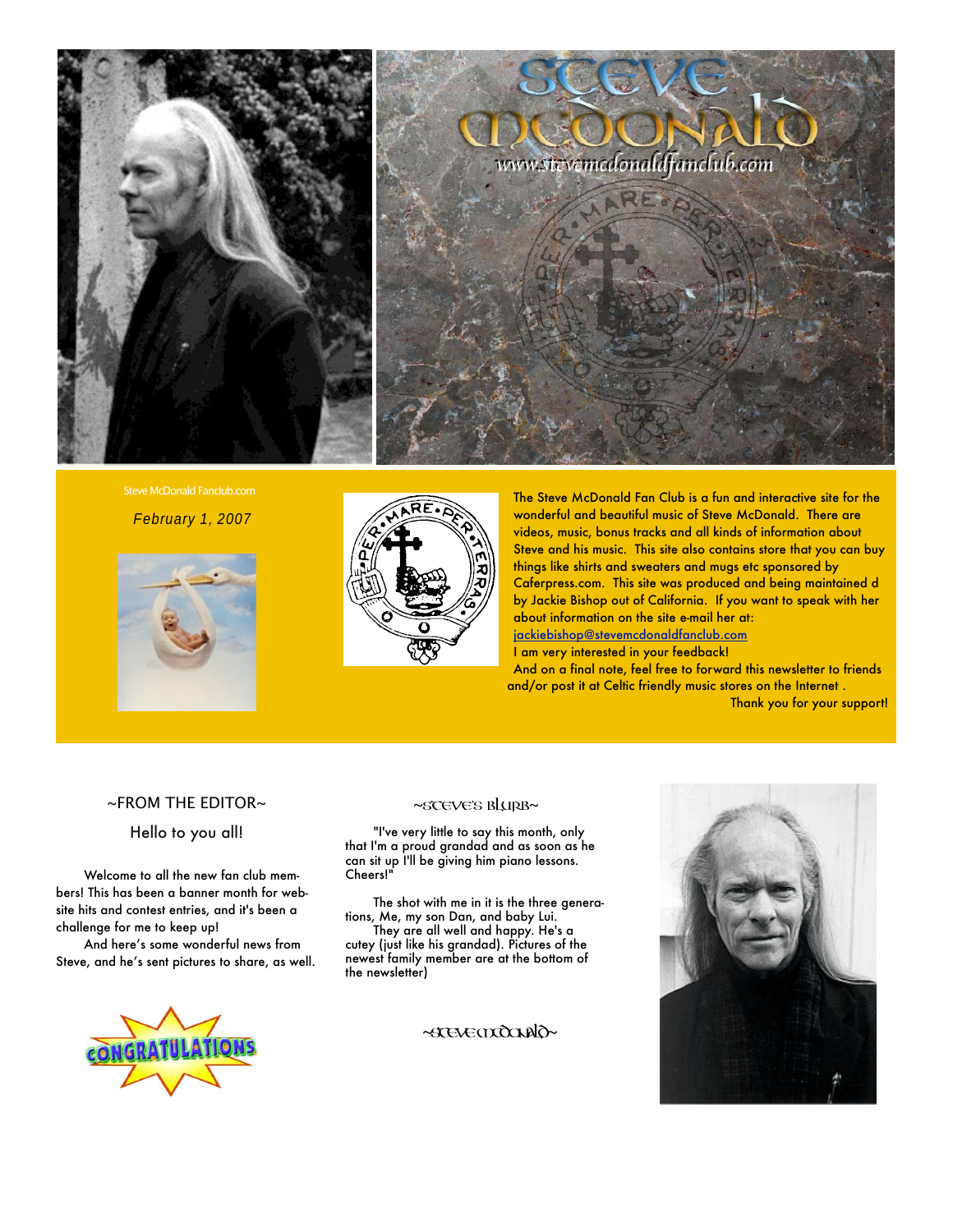

#### What's New:

Baby Lui and Grandad have their own page!

The Sweepstakes Entry Page is changed a bit, and now I am offering a choice of 3 different mugs for the contest winner to chose from!

Check it out at [www.stevemcdonaldfanclub.com](http://www.stevemcdonaldfanclub.com) .



#### NEWS FROM ETHEREAN

Let the fans know that Steve and Dik (producer) feel they are very close to having a great lineup of songs for the album. This is the first step that needs to be finalized before arrangements and production can begin.

Our webmaster is hard at work on the new site! We hope it will be up soon and we're excited about our new look, features and products. Meanwhile, we're available by email and phone to answer any questions. Please contact us toll free at 1-888-384-3732 or email us at [contactus@ethereanmusic.com](mailto:contactus@ethereanmusic.com) with your phone number, and we will call you.

Many blessings from the Etherean family.

## WINNERS

### This Month's Sweepstakes Winner:

#### Jachin Smith

You are this month's winner of the Steve McDonald Fan Club mug! Please send me your address at [jackie@stevemcdonaldfanclub.com.](mailto:jackie@stevemcdonaldfanclub.com) So I can send it on it's way to you! Those of you who didn't win Please try again! On the other hand, if you haven't entered, why not? Hurry on over to the website at [www.stevemcdonaldfanclub.com](http://www.stevemcdonaldfanclub.com) and get your name into the Sweepstakes drawing! Remember, there are more chances for those of you who haven't won yet! Best of luck to you all

### This Month's On the Road Winner

Liann Dow of Bellingham, Washington You are the winner of Steve's autographed CD this month! Thank you so much for playing Steve's music at the Café where you work! I am sure that the customers love it! And thanks for helping to spread the sound of his music to family and friends! Please email me at

[jackie@stevemcdonaldfanclub.com](mailto:jackie@stevemcdonaldfanclub.com) with your address, and let me know which of his CDs you would like to have.

## **Personally Speaking**

If anyone has time and would like to put in their two cents worth with suggestions for anything you would like to see in the club store or have added to the webpage, please email me at [jackie@stevemcdonaldfanclub.com.](mailto:jackie@stevemcdonaldfanclub.com) I am very interested in your feedback! And on a final note, feel free to forward this newsletter to friends and/or post it at Celtic friendly music stores on the Internet . Thank you for your support!